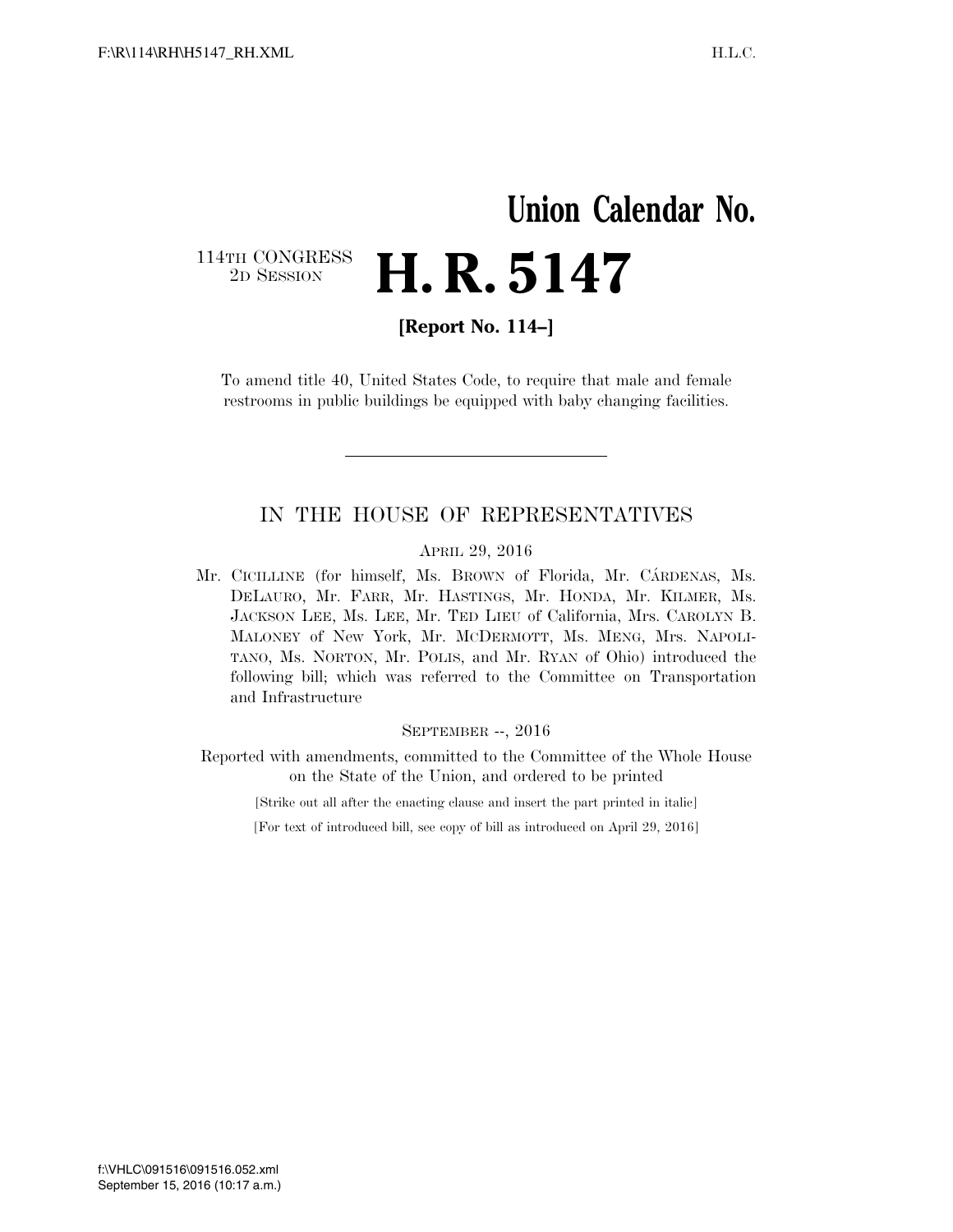# **A BILL**

To amend title 40, United States Code, to require that male and female restrooms in public buildings be equipped with baby changing facilities.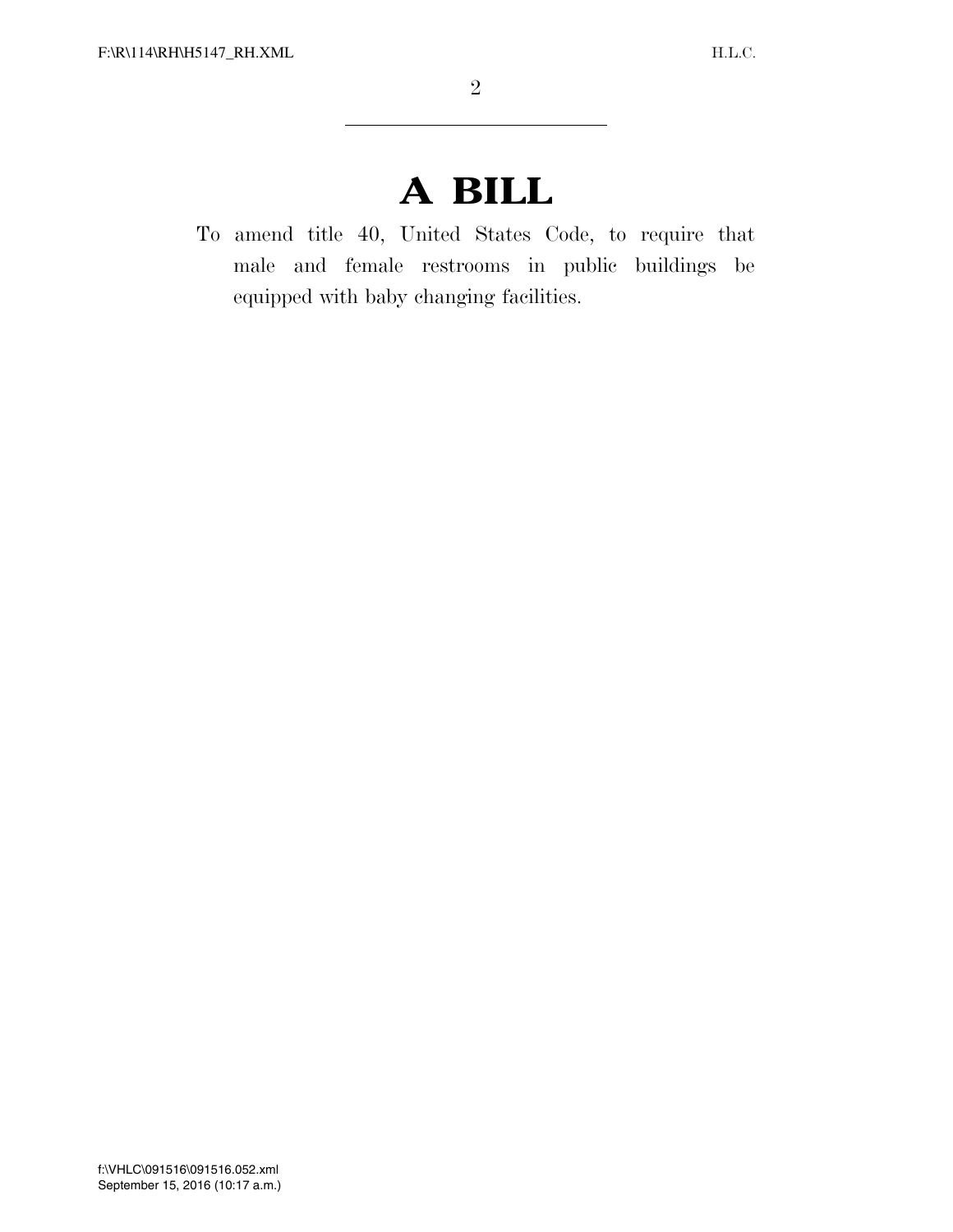| 1              | Be it enacted by the Senate and House of Representa-          |
|----------------|---------------------------------------------------------------|
| $\overline{2}$ | tives of the United States of America in Congress assembled,  |
| 3              | <b>SECTION 1. SHORT TITLE.</b>                                |
| 4              | This Act may be cited as the "Bathrooms Accessible"           |
| 5              | in Every Situation Act" or "BABIES Act".                      |
| 6              | SEC. 2. BABY CHANGING FACILITIES IN RESTROOMS IN              |
| 7              | <b>PUBLIC BUILDINGS.</b>                                      |
| 8              | (a) IN GENERAL.—Chapter 33 of title 40, United                |
| 9              | States Code, is amended—                                      |
| 10             | $(1)$ by redesignating sections 3314, 3315, and               |
| 11             | 3316 as sections 3315, 3316, and 3317, respectively;          |
| 12             | and                                                           |
| 13             | $(2)$ by inserting after section 3313 the following           |
| 14             | new section:                                                  |
| 15             | "§3314. Baby changing facilities in restrooms                 |
| 16             | "(a) ADDITIONAL REQUIREMENT FOR THE CONSTRUC-                 |
| 17             | TION, ALTERATION, AND ACQUISITION OF PUBLIC BUILD-            |
| 18             | $INGS. - Except$ as provided in subsection (b) and subject to |
| 19             | any reasonable accommodations that may be made for indi-      |
| 20             | viduals in accordance with the Americans with Disabilities    |
| 21             | Act (42 U.S.C. 12101 et seq.) restrooms in a public building  |
| 22             | shall be equipped with baby changing facilities that the Ad-  |
| 23             | ministrator determines are physically safe, sanitary, and     |
| 24             | <i>appropriate.</i>                                           |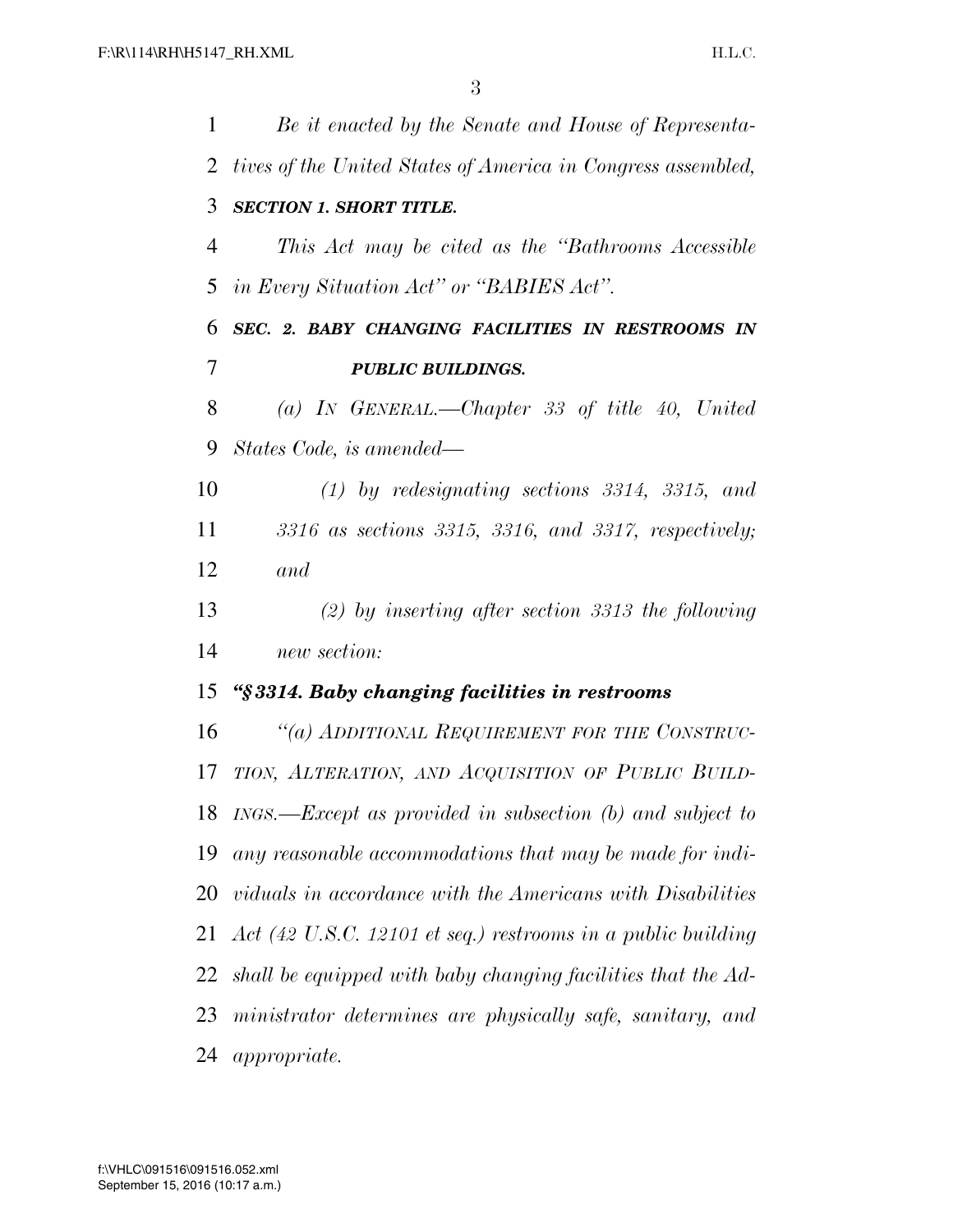| 1              | $\lq\lq(b)$ EXCEPTIONS.—The requirement under subsection      |
|----------------|---------------------------------------------------------------|
| 2              | (a) shall not apply—                                          |
| 3              | "(1) to a restroom in a public building that is               |
| $\overline{4}$ | not available or accessible for public use;                   |
| 5              | "(2) to a restroom in a public building that con-             |
| 6              | tains clear and conspicuous signage indicating where          |
| 7              | a restroom with a baby changing table is located on           |
| 8              | the same floor of such public building;                       |
| 9              | $\lq(3)$ if new construction would be required to in-         |
| 10             | stall a baby changing facility in the public building         |
| 11             | and the cost of such construction is unfeasible; or           |
| 12             | $\lq(4)$ to a building not subject to an alteration as        |
| 13             | set forth in section 3307.                                    |
| 14             | "(c) DEFINITIONS.—In this section:                            |
| 15             | "(1) BABY CHANGING FACILITY.—The term baby                    |
| 16             | changing facility' means a table or other device suit-        |
| 17             | able for changing the diaper of a child age 3 or              |
| 18             | <i>under.</i>                                                 |
| 19             | "(2) PUBIC BUILDING.—The term 'public build-                  |
| 20             | ing' means a public building as defined in section            |
| 21             | 3301 and controlled by the Public Building Service of         |
| 22             | <i>the General Services Administration."</i> .                |
| 23             | (b) CLERICAL AMENDMENT.—The analysis for such                 |
| 24             | chapter is amended by striking the items relating to sections |
| 25             | 3314, 3315, and 3316 and inserting the following:             |

*''3314. Baby changing facilities in restrooms.*